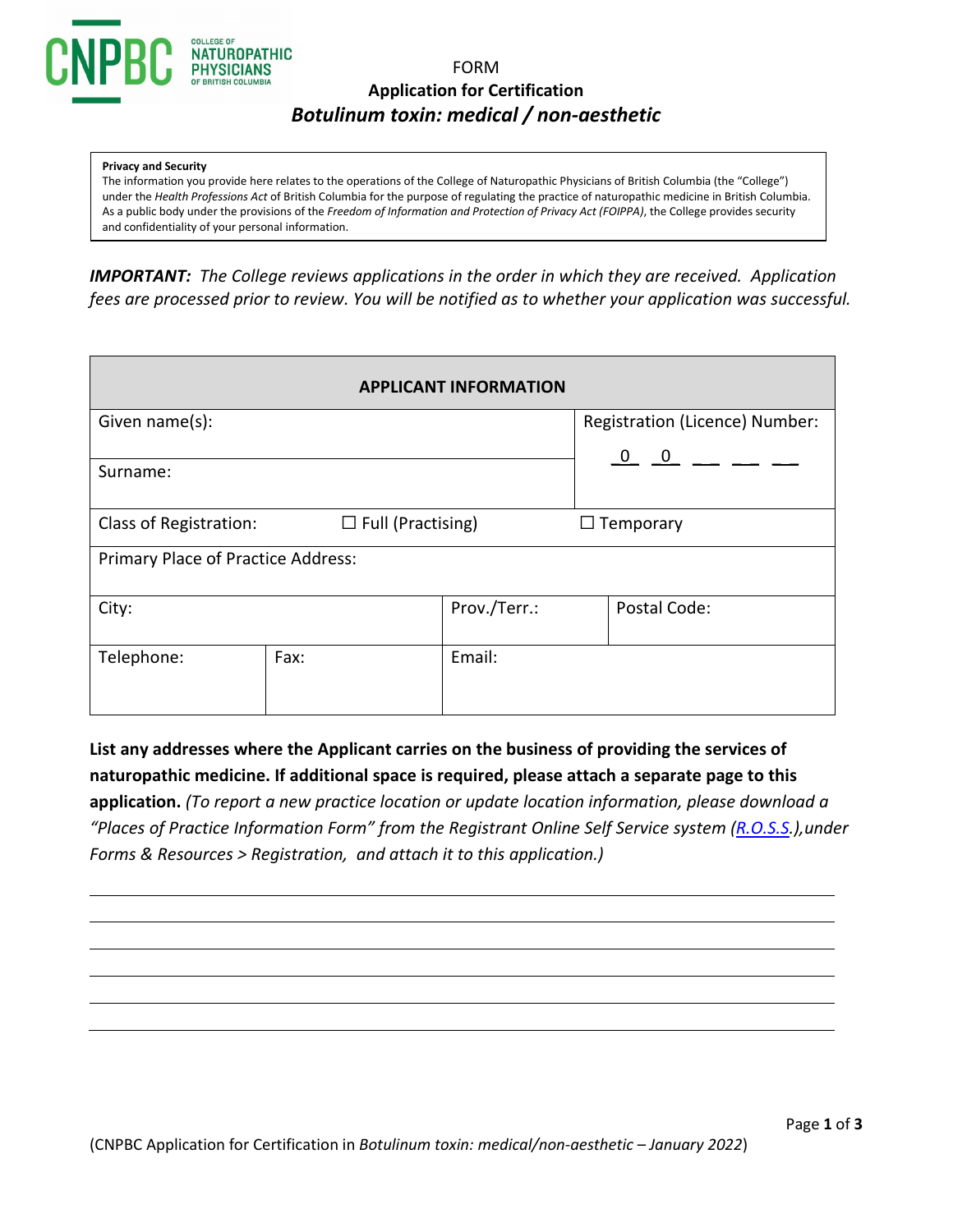I, , declare that:

*Name of Applicant*

| I am a full (practising) registrant of the College under section 46 of the Bylaws.        | $\Box$ Yes |  |
|-------------------------------------------------------------------------------------------|------------|--|
|                                                                                           | $\Box$ No  |  |
| I hold a valid College certification in Prescriptive Authority.                           | $\Box$ Yes |  |
|                                                                                           | $\Box$ No  |  |
| I have completed a Naturopathic Advanced Life Support (NALS) within the past two          | $\Box$ Yes |  |
| years, and a copy of my certificate of course completion has been uploaded in the         |            |  |
| Registrant Online Self- Service (ROSS) system in the Qualifications area.                 |            |  |
| I have completed a course or courses in satisfaction of the requirements for              | $\Box$ Yes |  |
| certification in <i>Botulinum toxin: medical/non-aesthetic</i> , and attach a copy of the | $\Box$ No  |  |
| corresponding course completion certificate(s).                                           |            |  |
| I certify that the information contained in this application is true, complete, and       |            |  |
| accurate to the best of my knowledge.                                                     |            |  |

*Applicant's Signature Date Applied (yyyy/mm/dd)*

| FOR OFFICE USE ONLY |                               |                                 |  |  |
|---------------------|-------------------------------|---------------------------------|--|--|
|                     | <b>Full Registrant</b>        |                                 |  |  |
|                     | Rx Authority                  | date <b>date</b>                |  |  |
|                     | <b>NALS</b>                   | date and the state of the state |  |  |
|                     | Evidence of Course completion |                                 |  |  |
|                     |                               | date and the state of the state |  |  |
| Signature           |                               |                                 |  |  |
| Date (yyyy/mm/dd)   |                               |                                 |  |  |